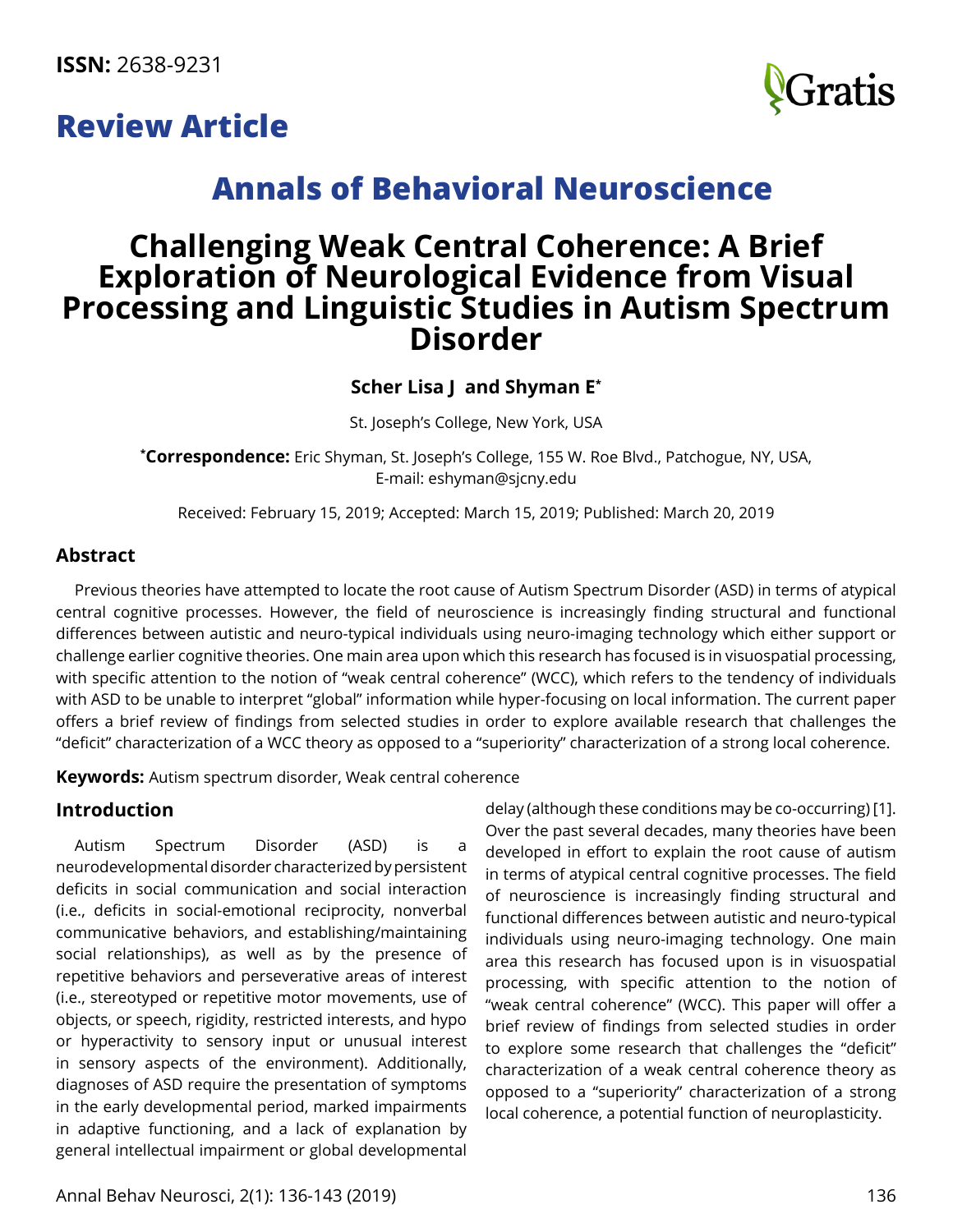#### **Weak central coherence**

A foundational cognitive theory used to describe the way in which individuals with ASD process visual information is known as "weak central coherence" (WCC) or the tendency of individuals with ASD to be unable to interpret "global" information while hyper-focusing on local information. This has typically been viewed as an impairment of global processing, as compared to the processing style of those individuals without ASD. WCC has been postulated to lie at the root of characteristic ASD symptoms, such as rigidity or insistence on sameness, attention to parts of objects, and uneven cognitive profiles, including savant skills [2]. In general, the notion of WCC has been widely accepted in the ASD community, and has been noted to account for previously unexplained areas of talent, super-acute perceptual abilities, and the pervasive lack of ability to generalize [2]. The current working model of WCC postulates that a continuum of cognitive style may exist in the general population, from strong coherence (a tendency to miss details while concentrating on the larger concept) to weak coherence (detail focus and verbatim information) [2]. Regarding this conceptualization, people with ASD lie at the extreme "weak coherence" end of the normal continuum. WCC theory also encompasses notions of both "low" and "high" levels of information processing; with low-level referring to the tendency to ignore context in sensory domains, while favoring the processing of individual stimulus features, whereas high-level WCC refers to the impairments of more abstract contextual processes [2,3].

#### **WCC theory - the history**

Origins of the WCC theory date back to Kanner's [4] original description of autism that notes this "overattention to detail" and "general inability to experience wholes without full attention to the constituent parts". Decades later, Frith [5] noted the tendency for typically developing persons to process incoming information for meaning and gestalt (global), often at the expense of attention to detail and surface structure; which has been termed "central coherence". The processing bias proposed by the WCC theory was demonstrated in early work on verbal memory [6,7], as well as early work on visuospatial tasks [8-10].

Since these earlier years, the concept of coherence in ASD has been widely researched, and subsequently the WCC theory has been updated to include three major concepts. First, the original idea of a core deficit in central processing has been changed from a primary

to a secondary problem, focusing more on detail-focused processing. Second, the idea of a core deficit has been replaced by the notion of a processing bias or cognitive style that can be overcome in tasks that demand a global processing approach. Third, it has been recognized that weak coherence may be just one aspect of ASD, and not necessarily a cause of other deficits, such as weaknesses in social cognition [2].

### **WCC theory - facial processing**

One area of perceptual difference that has garnered much attention in the WCC literature is in facial processing. Findings in this area in general have been widely mixed, including the result of abnormally featurebased face processing in ASD [11], mixed results [12], and contrary (non-impaired) findings [13]. Two main theories that explain deficits in facial recognition suggest that either the problem stems from social interaction/lack of social motivation deficits, or from a visual perception impairment. Behrmann, Thomas, and Humphreys [14] set out to explore the latter, by documenting the psychological and neural alterations that might account for facial processing impairments in ASD. Results of this analysis indicated that "the impairment in face processing need not necessarily arise solely from a social and/or motivational source but that a perceptual impairment might also contribute to the difficulty with face processing" [14], (p262).

This decrement in face processing ability has been shown consistently in functional imaging studies, exhibiting weak activation of the fusiform gyrus (the area of the brain that is responsible for the processing of facial stimuli) in ASD in response to faces with concurrent activation of other cortical regions that are not usually associated with facial processing [15-20]. These findings have been regarded as controversial, however, as some studies have shown fusiform activation in ASD, with greater signal for familiar faces [21,22]. In studies that have shown the weak activation of the fusiform gyrus, it has been noted that the results may be a reflection of the failure to attend to either the eye region, the configural processing, or the failure to engage the fusiform region for face processing over the course of developmental maturation [21,23]. Follow-up research has purported a number of explanations for the mixed findings, ultimately concluding that the impairment in facial processing is an example of a larger perceptual deficit, including a lack of expertise or familiarity with faces that reduces the functional specialization of face-selective cortical areas [14].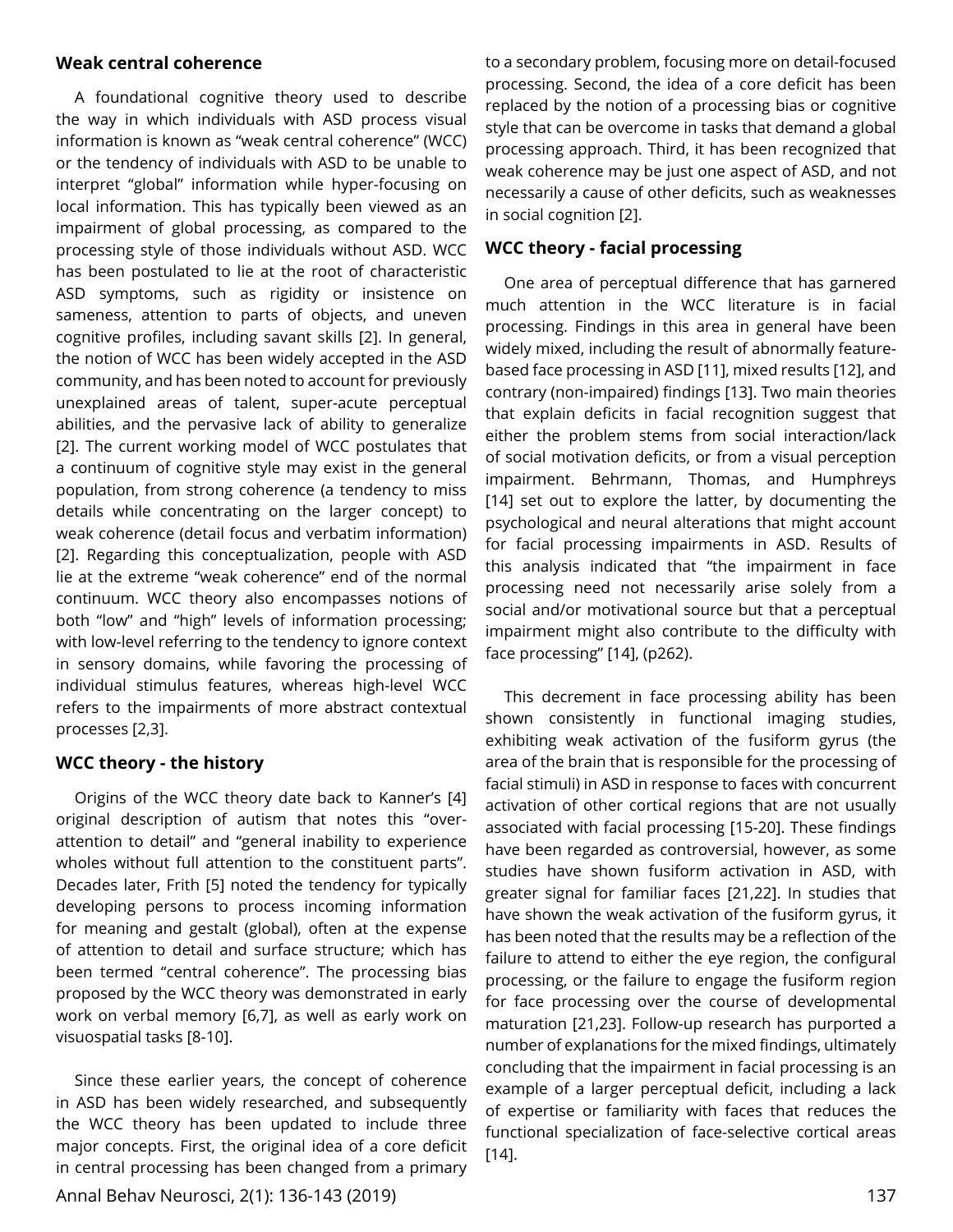#### **WCC theory - various modalities**

In addition to studying facial recognition, Happe and Frith [2] cited over fifty studies that include research on this concept of WCC in ASD across all modalities including auditory, visual, and verbal. Conflicting findings in this area have highlighted the need for the use of open-ended tasks to adequately capture the bias towards features rather than wholes [24], as well as to demonstrate the boundaries of WCC, such as the ability of people with ASD to integrate properties of single objects and words [25,26]. Happe and Frith [2] also explored the notion of WCC as a normal individual difference, again, going back to the notion of the "coherence continuum" in which weak coherence is viewed as a cognitive style in which persons who gravitate toward seeing the big picture are at one end (strong coherence), while people who are readily detail oriented are on the other end (weak coherence). In this light, it is important to consider that these styles can be viewed as biases, and that people can, with application of effort and motivation, overcome their predisposition toward one style or another.

## **Challenging weak central coherence theory via neuroscientific findings**

As it is noted that coherence "styles" can be dynamic, Happe and Frith [2] went on to challenge the idea of the WCC theory through examination of two related theories. The first being that WCC may represent A superiority in "local processing," or altered neural circuitry, rather than a deficit in global processing. Second, WCC may be a processing *bias,* rather than a deficit. The superiority in local processing theory purports that there is an amplification of early perceptual processes, which boosts processing of local stimulus properties, without affecting the processing of global context.

An influential finding in ASD research in this area is that persons with ASD tend to show superiority for tasks in which local processing strategies are beneficial. The most classical example of this is the Embedded Figures Task (EFT), which presents complex shapes with simpler shapes hidden within them. Originally devised by Gottschaldt [27], the EFT involves searching for a target figure hidden in a complex visual pattern. In this task, subjects are required to determine (as quickly as possible) whether the target shape is hidden within the larger more complex shape. Shah and Frith [8] were the first to discover that autistic children responded both faster and more accurately on the EFT compared to matched control children. This advantage of individual with ASD

has been interpreted in two ways: either in terms of WCC [3,5,8,28,29], and/or from the perspective of theories that support enhancements of early perceptual processes in ASD [25,30].

It is important to note that WCC as a theory was proffered during a time in which there was more limited knowledge of neuroscience, specifically that of the neural structure of ASD. Therefore, it is necessary to attempt to bridge the gap between a predominately cognitive theory with a challenge that is based out of neuroscience. While the full reconciliation between these two theories extends the scope of the current argument, it is important to note that the neuroscience research reported in the following sections appear to be compatible with the cognitive basis of the theory. However, it is important that future writing and discussion in the neuroscience of ASD consider such challenges, and develop such a reconciliation.

# **Evidence supporting a superiority of local processing**

**Visual processing - embedded figures task:**  Manjaly, Bruning, and Neufanget al. [31] set out to examine the difference between the two aforementioned accounts of EFT performance in individuals with ASD by looking at the visual processing of shapes. 12 adolescents with ASD (9 = Asperger's Disorder (AspD); 3 = High Functioning Autism (HFA), with a mean of 14.4 years, with age matched non-ASD controls (matched for gender, IQ, handedness, age) were studied using the EFT. Subjects were required to "dissect" the larger structure in order to find the target "substructure"; an additional control task in which the shapes were highlighted was used. Magnetic Resonance Imaging (MRI) and Functional Resonance Imaging (fMRI) analyses were conducted in an attempt to determine, on neurophysiological grounds, between the two accounts of EFT performance (weak central coherence versus local processing advantage) in persons with ASD. This study is unique in that it is one of the only studies to look at the performance on both the EFT and an additional visuospatial control task (CT). Interestingly, no significant difference was found in behavioral performance on the EFT or CT, however results were suggestive that ASD persons have a relative advantage for local processing.

Despite the lack of significant findings for behavioral differences between the two groups in the aforementioned study, interesting neural imaging patterns emerged. For both groups, when comparing EFT to CT, areas of the gyrus and thalamus were activated. Regarding the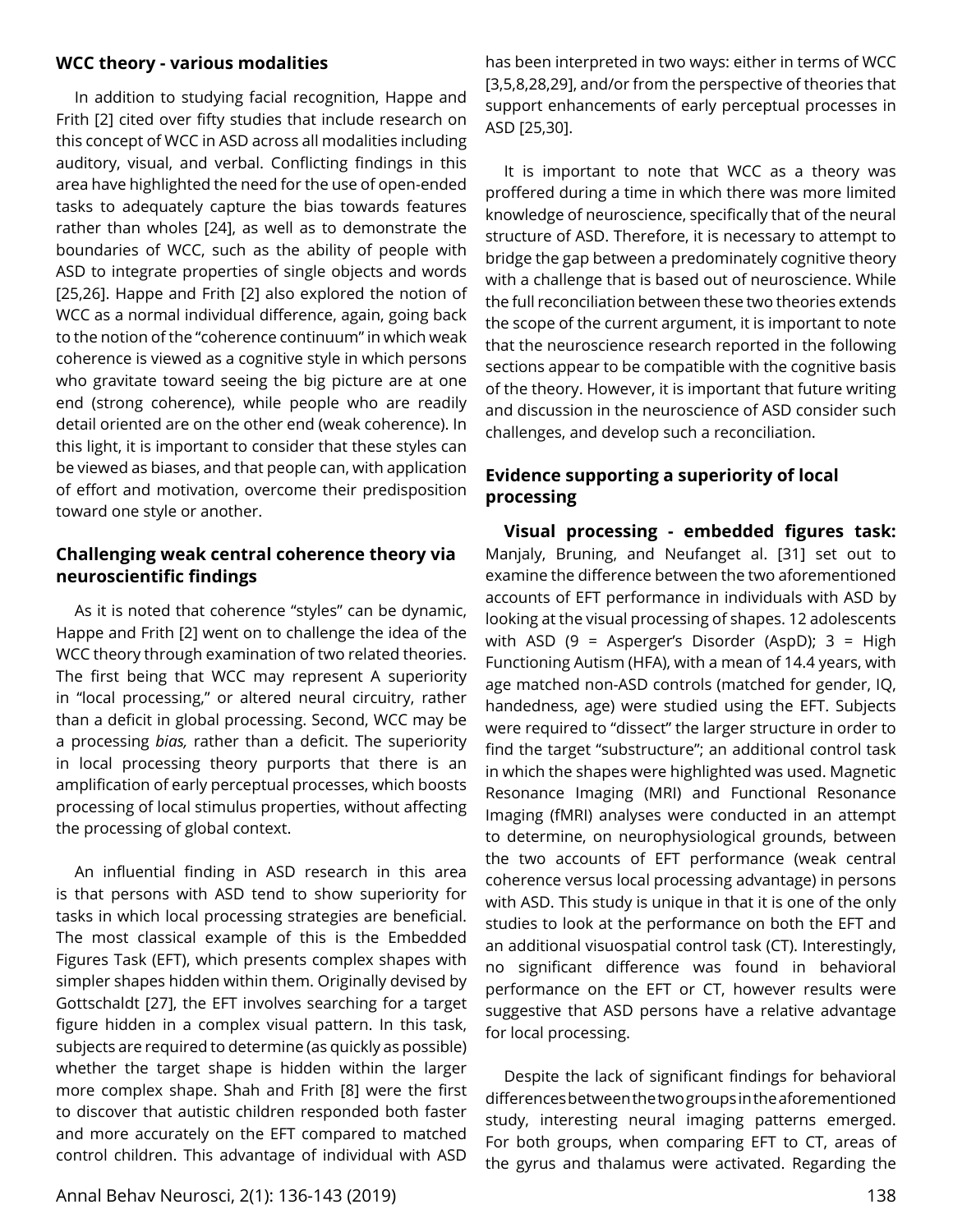activation pattern, there were significant differences at the p <.05 level. For the control group, activation was found in the left posterior parietal cortex and left dorsal premotor cortex. In the autistic group, activation was found in the left *and* right extrastriate cortex, right sulcus, and right cerebellar hemisphere. This finding is significant as it indicates a difference laterally, despite the matched "handedness" of controls. This study did not examine the capacity for global integration, which could be achieved in future studies by comparing fMRIs of local and global processing capacities.

### **Visual processing - block design test**

Another way of demonstrating enhanced local processing on visual tasks in persons with ASD has been through looking at performance on the block design test (BDT) on the Wechsler Intelligence Scales. In one particular study, Bolte, Hubl, Dierks et al. [32] examined striate and extrastriate areas of the visual cortex during the administration of the BDT. 14 total children (7 ASD, and 7 neurotypical control) were matched on age and intelligence quotient scores (IQ). fMRI was used to analyze hemodynamic responses in the striate and extrastriate visual cortex during BDT performance and a color counting control task in subjects with and without ASD. Results revealed no significant behavioral differences on the BDT between the two groups. However, analysis of covariance (ANCOVA) analysis revealed significant activation and BOLD (Blood Oxygen Level Dependent) differences in the right hemisphere. Specifically, in ASD, BDT processing was accompanied by low blood oxygenation level-dependent signal changes in the right ventral quadrant of V2. These results further signal potential differences in visual processing in the right hemisphere between individuals with and without ASD.

## **Visual processing - an alternate digital visual task**

In a related study by Schwarzkopf, Anderson, de Haas et al. [33], a digital task requiring fixation on a blue dot moving through various positions was used to look at functioning in the extrastriate cortex. A sample of 27 persons (15 diagnosed with Asperger's Disorder, 12 neurotypical controls) were matched for age and IQ. fMRI and population receptive field (pRF) analyses were used to test whether the response selectivity of human visual cortex is atypical in individuals with "high-functioning" ASDs compared with neurotypical controls. Results revealed a significantly larger (pRF) extrastriate cortex in ASD participants, as indicated by larger perifoveal pRFs in the extrastriate regions in the ASD group compared to the

Annal Behav Neurosci, 2(1): 136-143 (2019) 139

control group. In general, individuals with ASD showed stronger, more reliable responses to visual stimulation. Another interesting finding was that pRF sizes correlated with individual differences in the number of exhibited autistic traits, however there were no correlations on behavioral measures of visual processing. It was concluded that visual cortical function in ASDs may be characterized by extrastriate cortical hyper-excitability or differential attentional deployment.

Along the lines of examining individual differences in autistic traits, in studies of visual search tasks (such as the previously mentioned EFT), people with more autistic traits (as measured by the Autism Spectrum Quotient, or AQ) [34], are generally better and faster at visual search tasks than people with fewer autistic traits [35- 37]. Findings concerning other perceptual characteristics have looked at dynamic forms of processing, such as biological motion stimuli. In such studies, while it has generally been found that there are no overt differences in behavior (with regard to the number of ASD traits or the differences between ASD and non-ASD populations), neural imaging studies have found significant differences in brain activity across various neural regions [38-41]. The brain regions that have shown the largest differences between ASD and non-ASD populations have been the posterior superior temporal sulcus, which is one of the main regions in the brain underlying social perception and social cognition [42,43].

## **Visual processing - light animations**

The aforementioned findings lead to the question of why the two populations show similar behavioral performance, yet differ significantly in brain activity in key regions of the brain during biological motion perception tasks. A study by Van Boxtel and Lu [44] used light animations to investigate such differences. 30 participants, with a mean age of 19 years, were examined, and it was found that individuals with fewer autistic trains were automatically and involuntarily attracted to global biological motion information, whereas individuals with more autistic traits did not show this observed distraction. It was further investigated to determine that individuals with more autistic traits were able to account for deficits in global processing with an increased involvement in local processing.

#### **Visual processing - visual processing task**

In an additional recent study that investigated cortical dynamics associated with visual perception in individuals with ASD, Milne, Scope, Pascalis, Buckley, and Makeig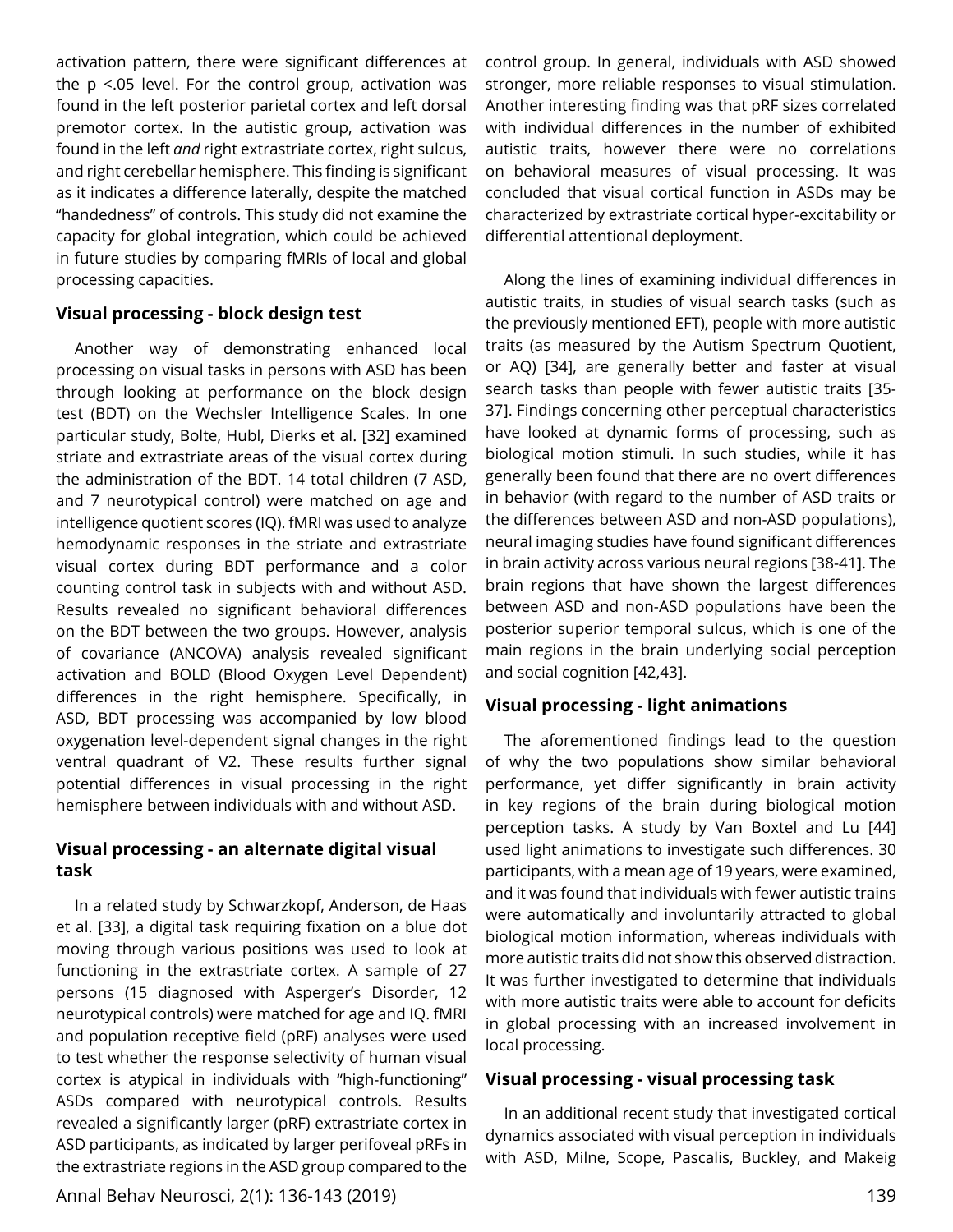[45], used electroencephalogram (EEG) data to determine differences in the striate and extrastriate cortex. 20 children with ASD (two female) and 20 neurotypical control subjects (also two female) were examined. EEG was continuously recorded while participants were instructed to respond by pressing a response button with the index finger of their dominant hand as quickly as possible whenever they saw a zebra on a screen. This was to ensure that participants paid attention to the screen. There were no group differences in the behavioral responses to the zebra stimuli. Each of four Gabor patches was shown 72 times; the zebra was shown 36 times, and the order of stimulus presentation was randomized. Differences between the ASD and the control group were found only in some of these processes. Specifically, in those components that were in or near the striate or extrastriate cortex, components that were in or near the cingulate gyrus was increased in the participants with ASD.

## **Language processing - semantic category decision**

In addition to looking at the relationship between visual perceptual differences and local processing/WCC, there is a large body of literature that has examined language differences among persons with ASD. We know that language delay and impairment are salient characteristics of ASD, with pragmatics being the most consistently impaired domain [46]. Experiential effects in language acquisition are what are thought to play the largest or most important role with regard to lexicosemantic development. We know that children with ASD do not interact in the world in typical ways, and that ASD children's patterns of interaction with their environment imply that their experience relevant to language acquisition is abnormal [47]. Historically, we also know that ASD children generally do not demonstrate consistency in phonological or syntactic deficits, while semantics and pragmatics tend are almost always impaired [48].

A study by Gaffrey, Kleinhans, Hasit, et al. [49] examined the neuro-functional correlates of semantic decision making in ASD. It was hypothesized that individuals with ASD would present with atypical patterns of neuralactivation in response to a semantic division task when compared to neurotypical controls. It was further predicted that reduced overall experience in individuals with ASD would be associated with a less mature pattern of lexicosemantic organization and with greater reliance on perceptual components. fMRI imaging was used to

Annal Behav Neurosci, 2(1): 136-143 (2019) 140

examine activation associated with semantic category decision. 10 individuals with an ASD diagnosis (mean age 26.1 years  $\pm$  10.5) were individually matched with 10 neurotypical control subjects (mean age 25.3 years ± 9.8) for age, gender, and handedness. In the experimental condition, participants were asked to indicate category membership for visually presented words via a yes/ no button response. Each experimental block started with a category word and a question mark (e.g., TOOL?), which alerted participants to the target category and was presented for 3.7 seconds. After controlling for multiple comparisons, the simple effects for group and condition were explored. Results indicated that the ASD group performed significantly better on the perceptual control condition than for "feelings" (mean difference = 11.32). No difference in accuracy across conditions was found for the control group. A significant between-group difference for task accuracy was found as well, with the control group performing significantly more accurately than the ASD group for "colors" and "feelings".

From a neuro-physiologic perspective, in the aforementioned study, significant activation for semantic decision in the left inferior frontal gyrus (Brodmann areas 44 and 45) was found in the control group. Corresponding activation in the ASD group was more limited, with small clusters in the left inferior frontal areas 45 and 47. ASD participants showed significantly greater activation compared to controls in the extrastriate visual cortex bilaterally (areas 18 and 19), which correlated with greater numbers of errors on the semantic task. These findings suggest an important role of perceptual components during semantic decision making, which is consistent with previous evidence for atypical lexicosemantic performance in ASD.

#### **Language processing - semantic division task**

In a similar study, Shen, Shih, Ottl, Keehn, Leyden et al. [50] sought to examine atypical lexicosemantic function of extrastriate cortex in ASD. Participants were 14 male adolescents and adults diagnosed with ASD (including ten from an earlier study by Gaffrey et al. [49] ), individually matched with 14 typically developing participants on age, gender, handedness, and nonverbal IQ. A similar procedure was followed as in the previously mentioned study [49], in which participants indicated by button press whether a visually presented word belonged to a target category (e.g., Tools, Colors, and Feelings). Structural equation modeling showed that whereas right extrastriate cortex did not impact function of language regions (left and right inferior frontal gyrus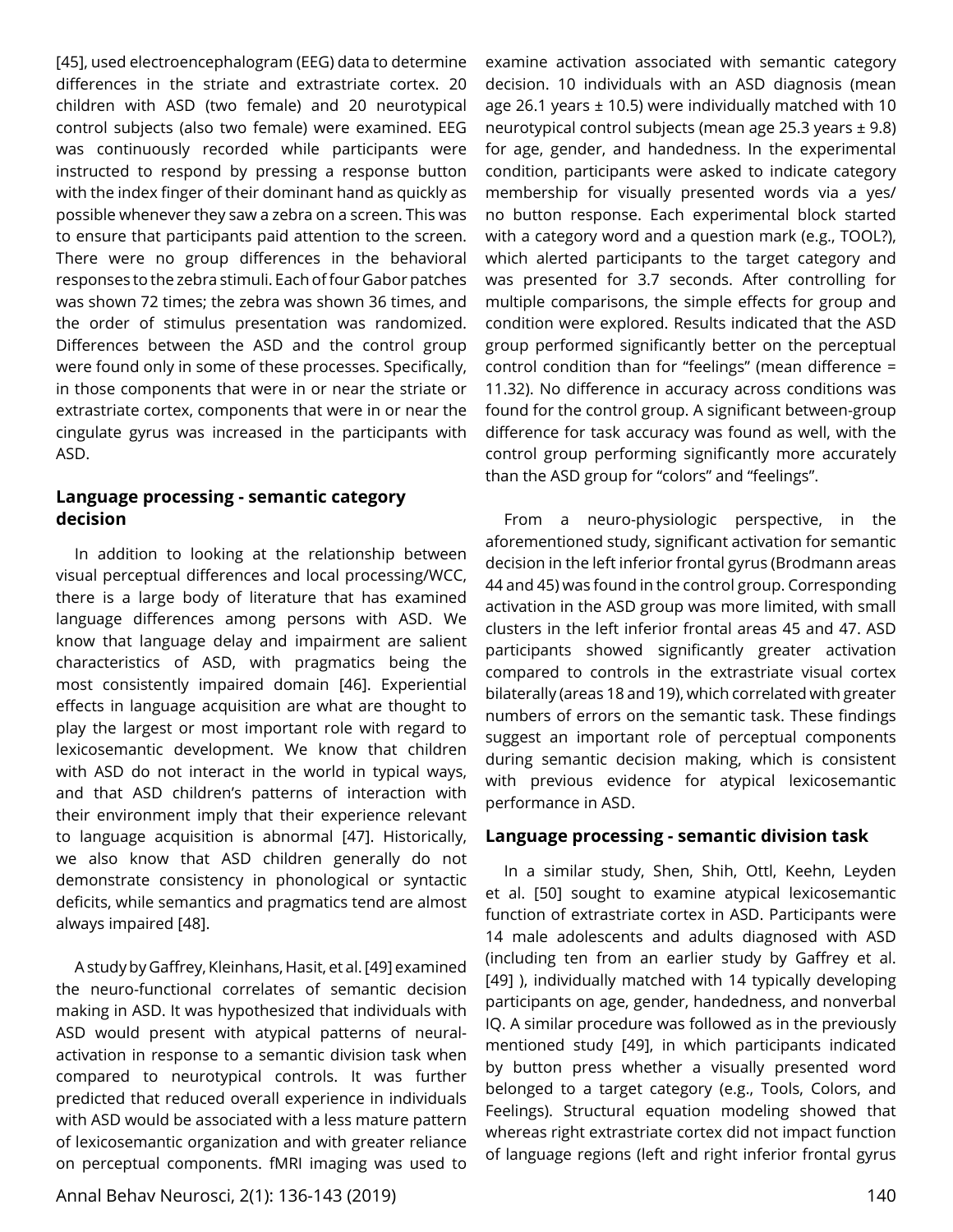(IFG), left middle temporal gyrus) in the control group, it was an integral part of a language circuit in the ASD group. These results suggest that atypical extrastriate activation during language processing in ASD reflects integrative (not isolated) processing.

Dissimilar to some of the other findings, in the aforementioned study there were significant differences between ASD and control groups for the semantic decision task, but no difference in the perceptual control task or response times, with the exception of the control times, for which the ASD model took longer. Correlations were conducted to further investigate relationships between age, task accuracy, and response time, for which there were none. However, there did appear to be differences between the ASD and control group for language, not shapes.

# **Conclusions**

The purpose of this article was to provide a brief examination of the strong local coherence versus weak central coherence theories through a review of literature focused on visual processing and linguistic studies in ASD. The weak central coherence theory has long been both supported and refuted in the ASD literature, and has most recently been increasingly challenged by advances in neuroscience. The selected studies lend evidence to the notion of amplified localized perception rather than deficient global perception. In other words, WCC may represent a superiority in "local processing" rather than a deficit in global processing. Additionally, the right hemisphere, and the specific area of the extrastriate appear to be key in both the visual and lexicosemantic process. Overactivity in the striate region seems to suggest inaccuracy in semantic language, which lends itself to support for the link between the striate region and the atypical organization of the lexicosemantic system in ASD. In conclusion, there is evidence from recent neuroscientific studies that supports the notion that WCC, or the tendency of individuals with ASD to be unable to interpret "global" information while hyperfocusing on local information, is likely a function of a superiority in local processing abilities, rather than a deficit in global processing. Future research and reviews of existing literature should continue to look at these concepts in-depth, as well as to examine the question of whether or not a localization superiority as opposed to a globalization deficiency exists.

# **References**

- 1. American Psychiatric Association. Diagnostic and statistical manual of mental disorders: DSM-5. 5<sup>th</sup> ed. Washington, D.C: American Psychiatric Association; 2013.
- 2. Happé F, Frith U. The weak coherence account: Detailfocused cognitive style in autism spectrum disorders. *J of Autism and Devel Dis*. 2006;36(1):5-25. Doi: [https://](https://doi.org/10.1007/s10803-005-0039-0) [doi.org/10.1007/s10803-005-0039-0](https://doi.org/10.1007/s10803-005-0039-0)
- 3. Jolliffe T, Baron-Cohen S. Are people with autism and asperger syndrome faster than normal on the embedded figures test? *J Child Psychol Psychiatry*. 1997;38(5):527-534. Doi: [https://doi.](https://doi.org/10.1111/j.1469-7610.1997.tb01539.x) [org/10.1111/j.1469-7610.1997.tb01539.x](https://doi.org/10.1111/j.1469-7610.1997.tb01539.x)
- 4. Kanner L. Autistic disturbances of affective contact. *Nervous Child*. 1943;(2):217-250. [https://psycnet.apa.](https://psycnet.apa.org/record/1943-03624-001) [org/record/1943-03624-001](https://psycnet.apa.org/record/1943-03624-001)
- 5. Frith U. Autism: Explaining the enigma. Oxford, UK ; Cambridge, MA, USA: Basil Blackwell; 1989.
- 6. Hermelin B, O'Connor N. Remembering the words by psychotic and subnormal children. *British J of Psychol*. 1967;58(3-4):213-218. Doi: [https://doi.](https://doi.org/10.1111/j.2044-8295.1967.tb01075.x) [org/10.1111/j.2044-8295.1967.tb01075.x](https://doi.org/10.1111/j.2044-8295.1967.tb01075.x)
- 7. Aurnhammer-Frith U. Emphasis and meaning in recall in normal and autistic children. *Lang and Speech*. 1969;12(1):29-38. Doi: [https://doi.](https://doi.org/10.1177/002383096901200103) [org/10.1177/002383096901200103](https://doi.org/10.1177/002383096901200103)
- 8. Shah A, Frith U. An islet of ability in autistic children: A research note. *J of Child Psychol and Psychiatry*. 1983;24(4):613-620. Doi: [https://doi.](https://doi.org/10.1111/j.1469-7610.1983.tb00137.x) [org/10.1111/j.1469-7610.1983.tb00137.x](https://doi.org/10.1111/j.1469-7610.1983.tb00137.x)
- 9. Frith U. Studies in pattern detection in normal and autistic children: II. Reproduction and production of color sequences. *J of Exper Child Psychol*. 1970;10(1):120-135. Doi: [https://doi.](https://doi.org/10.1016/0022-0965(70)90049-4) [org/10.1016/0022-0965\(70\)90049-4](https://doi.org/10.1016/0022-0965(70)90049-4)
- 10. Langdell T. Recognition of faces: An approach to the study of autism. *J of Child Psychol and Psychiatry*. 1978;19(3):255-268. Doi: [https://doi.](https://doi.org/10.1111/j.1469-7610.1978.tb00468.x) [org/10.1111/j.1469-7610.1978.tb00468.x](https://doi.org/10.1111/j.1469-7610.1978.tb00468.x)
- 11. Deruelle C, Rondan C, Gepner B, Tardif C. Spatial frequency and face processing in children with autism and asperger syndrome. *J of Autism and Dev Dis*. 2004;34(2):199-210. Doi: [https://doi.org/10.1023/](https://doi.org/10.1023/B:JADD.0000022610.09668.4c) [B:JADD.0000022610.09668.4c](https://doi.org/10.1023/B:JADD.0000022610.09668.4c)
- 12. Teunisse J-P, de Gelder B. Face processing in adolescents with autistic disorder: The inversion and composite effects. *Brain and Cog*. 2003;52(3):285-294.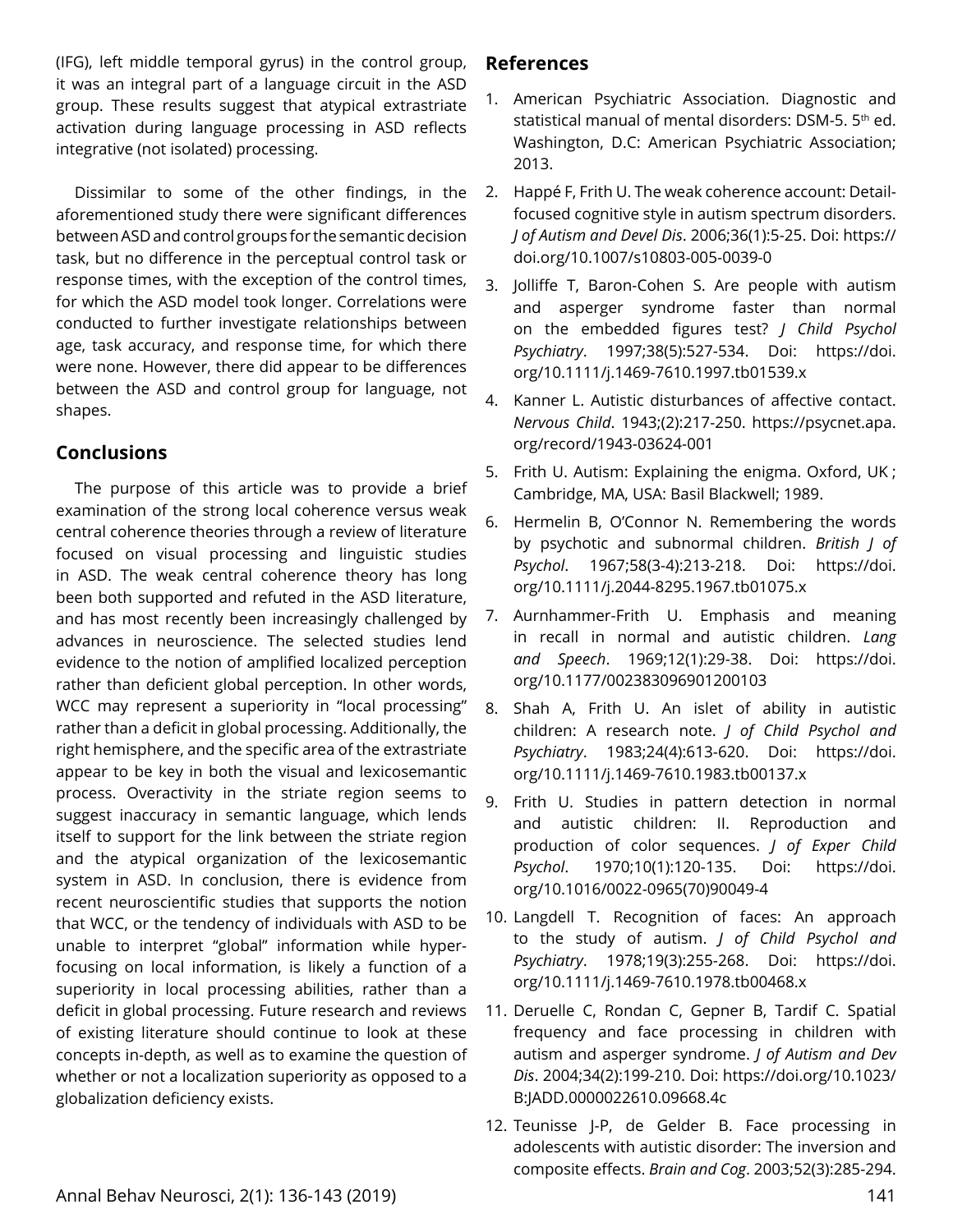Doi: [https://doi.org/10.1016/S0278-2626\(03\)00042-3](https://doi.org/10.1016/S0278-2626(03)00042-3)

- 13. Rouse H, Donnelly N, Hadwin JA, et al. Do children with autism perceive second-order relational features? The case of the Thatcher illusion. *J of Child Psychol and Psych*. 2004;45(7):1246-1257. Doi: [https://doi.](https://doi.org/10.1111/j.1469-7610.2004.00317.x) [org/10.1111/j.1469-7610.2004.00317.x](https://doi.org/10.1111/j.1469-7610.2004.00317.x)
- 14. Behrmann M, Thomas C, Humphreys K. Seeing it differently: Visual processing in autism. *Trends in Cog Sci*. 2006;10(6):258-264. Doi: [https://doi.org/10.1016/j.](https://doi.org/10.1016/j.tics.2006.05.001) [tics.2006.05.001](https://doi.org/10.1016/j.tics.2006.05.001)
- 15. Schultz RT, Gauthier I, Klin A, et al. Abnormal ventral temporal cortical activity during face discrimination among individuals with autism and asperger syndrome. *Archives of Gen Psych*. 2000;57(4):331-340. Doi:<https://doi.org/10.1001/archpsyc.57.4.331>
- 16. Critchley HD, Daly EM, Bullmore ET, et al. The functional neuroanatomy of social behaviour. *Brain*. 2000;123(11):2203-2212. Doi: [https://doi.](https://doi.org/10.1093/brain/123.11.2203) [org/10.1093/brain/123.11.2203](https://doi.org/10.1093/brain/123.11.2203)
- 17. Pierce K, Muller R, Abmrose G, et al. Face processing occurs outside the fusiform 'face area' in autism: Evidence from functional MRI. *Brain*. 2001;124(10):2059-2073. Doi: [https://doi.](https://doi.org/10.1093/brain/124.10.2059) [org/10.1093/brain/124.10.2059](https://doi.org/10.1093/brain/124.10.2059)
- 18. Hubl D, Bolte S, Feineis-Matthews S, et al. Functional imbalance of visual pathways indicates alternative face processing strategies in autism. *Neurology*. 2003;61(9):1232-1237. Doi: [https://doi.](https://doi.org/10.1212/01.WNL.0000091862.22033.1A) [org/10.1212/01.WNL.0000091862.22033.1A](https://doi.org/10.1212/01.WNL.0000091862.22033.1A)
- 19. Grelotti DJ, Gauthier I, Schultz RT. Social interest and the development of cortical face specialization: What autism teaches us about face processing. *Devel Psychobio*. 2002;40(3):213-225. Doi: [https://doi.](https://doi.org/10.1002/dev.10028) [org/10.1002/dev.10028](https://doi.org/10.1002/dev.10028)
- 20. Wang AT, Dapretto M, Hariri AR, et al. Neural correlates of facial affect processing in children and adolescents with autism spectrum disorder. *J of the Amer Acad of Child and Adol Psych*. 2004;43(4):481-490. Doi: [https://](https://doi.org/10.1097/00004583-200404000-00015) [doi.org/10.1097/00004583-200404000-00015](https://doi.org/10.1097/00004583-200404000-00015)
- 21. Hadjikhani N, Joseph RM, Snyder J, et al. Activation of the fusiform gyrus when individuals with autism spectrum disorder view faces. *Neuroimage*. 2004;22(3):1141-1150. Doi: [https://doi.org/10.1016/j.](https://doi.org/10.1016/j.neuroimage.2004.03.025) [neuroimage.2004.03.025](https://doi.org/10.1016/j.neuroimage.2004.03.025)
- 22. Pierce K, Haist F, Sedaghat F, et al. The brain response to personally familiar faces in autism: Findings of fusiform activity and beyond. *Brain*. 2004;127(12):2703- 2716. Doi:<https://doi.org/10.1093/brain/awh289>
- 23. Dalton KM, Nacewicz BM, Johnstone T, et al. Gaze fixation and the neural circuitry of face processing in autism. *Nat Neurosci*. 2005;8(4):519-526. Doi: [https://](https://doi.org/10.1038/nn1421) [doi.org/10.1038/nn1421](https://doi.org/10.1038/nn1421)
- 24. Snowling M, Frith U. Comprehension in "hyperlexic" readers. *J of Exper Child Psychol*. 1986;42(3):392-415. Doi: [https://doi.org/10.1016/0022-0965\(86\)90033-0](https://doi.org/10.1016/0022-0965(86)90033-0)
- 25. Plaisted K, Saksida L, Alcántara J, et al. Towards an understanding of the mechanisms of weak central coherence effects: Experiments in visual configural learning and auditory perception. Frith U, Hill EL, eds. *Phil Trans of the Royal Soc of London-Series B Biol Sci*. 2003;358(1430):375-386. Doi: [https://doi.](https://doi.org/10.1098/rstb.2002.1211) [org/10.1098/rstb.2002.1211](https://doi.org/10.1098/rstb.2002.1211)
- 26. Eskes GA, Bryson SE, McCormick TA. Comprehension of concrete and abstract words in autistic children. *J of Autism and Devel Dis*. 1990;20(1):61-73. Doi: [https://](https://doi.org/10.1007/BF02206857) [doi.org/10.1007/BF02206857](https://doi.org/10.1007/BF02206857)
- 27. Gottschaldt K. Über den Einfluss der Erfahrung auf die Wahrnehmung von Figuren. *Psychol Forsch*. 1926;8(1):261-317. Doi: [https://doi.org/10.1007/](https://doi.org/10.1007/BF02411523) [BF02411523](https://doi.org/10.1007/BF02411523)
- 28. Happé F. Autism: Cognitive deficit or cognitive style? *Trends Cogn Sci*. 1999;3(6):216-222. Doi: [https://doi.](https://doi.org/10.1016/S1364-6613(99)01318-2) [org/10.1016/S1364-6613\(99\)01318-2](https://doi.org/10.1016/S1364-6613(99)01318-2)
- 29. Hill EL, Frith U. Understanding autism: Insights from mind and brain. *Philos Trans R Soc London, B Biol Sci*. 2003;358(1430):281-289. Doi: [https://doi.](https://doi.org/10.1098/rstb.2002.1209) [org/10.1098/rstb.2002.1209](https://doi.org/10.1098/rstb.2002.1209)
- 30. Mottron L, Dawson M, Soulières I, et al. Enhanced perceptual functioning in autism: An update and eight principles of autistic perception. *J Autism Dev Disord*. 2006;36(1):27-43. Doi: [https://doi.org/10.1007/](https://doi.org/10.1007/s10803-005-0040-7) [s10803-005-0040-7](https://doi.org/10.1007/s10803-005-0040-7)
- 31. Manjaly ZM, Bruning N, Neufang S, et al. Neurophysiological correlates of relatively enhanced local visual search in autistic adolescents. *Neuroimage*. 2007;35(1):283-291. Doi: [https://doi.org/10.1016/j.](https://doi.org/10.1016/j.neuroimage.2006.11.036) [neuroimage.2006.11.036](https://doi.org/10.1016/j.neuroimage.2006.11.036)
- 32. Bölte S, Hubl D, Dierks T, et al. An fMRI-study of locally oriented perception in autism: Altered early visual processing of the block design test. *J Neural Transm*. 2008;115(3):545-552. Doi: [https://doi.org/10.1007/](https://doi.org/10.1007/s00702-007-0850-1) [s00702-007-0850-1](https://doi.org/10.1007/s00702-007-0850-1)
- 33. Schwarzkopf DS, Anderson EJ, de Haas B, et al. Larger extrastriate population receptive fields in autism spectrum disorders. *J of Neuroscience*. 2014;34(7):2713-2724. Doi: [https://doi.org/10.1523/](https://doi.org/10.1523/JNEUROSCI.4416-13.2014) [JNEUROSCI.4416-13.2014](https://doi.org/10.1523/JNEUROSCI.4416-13.2014)